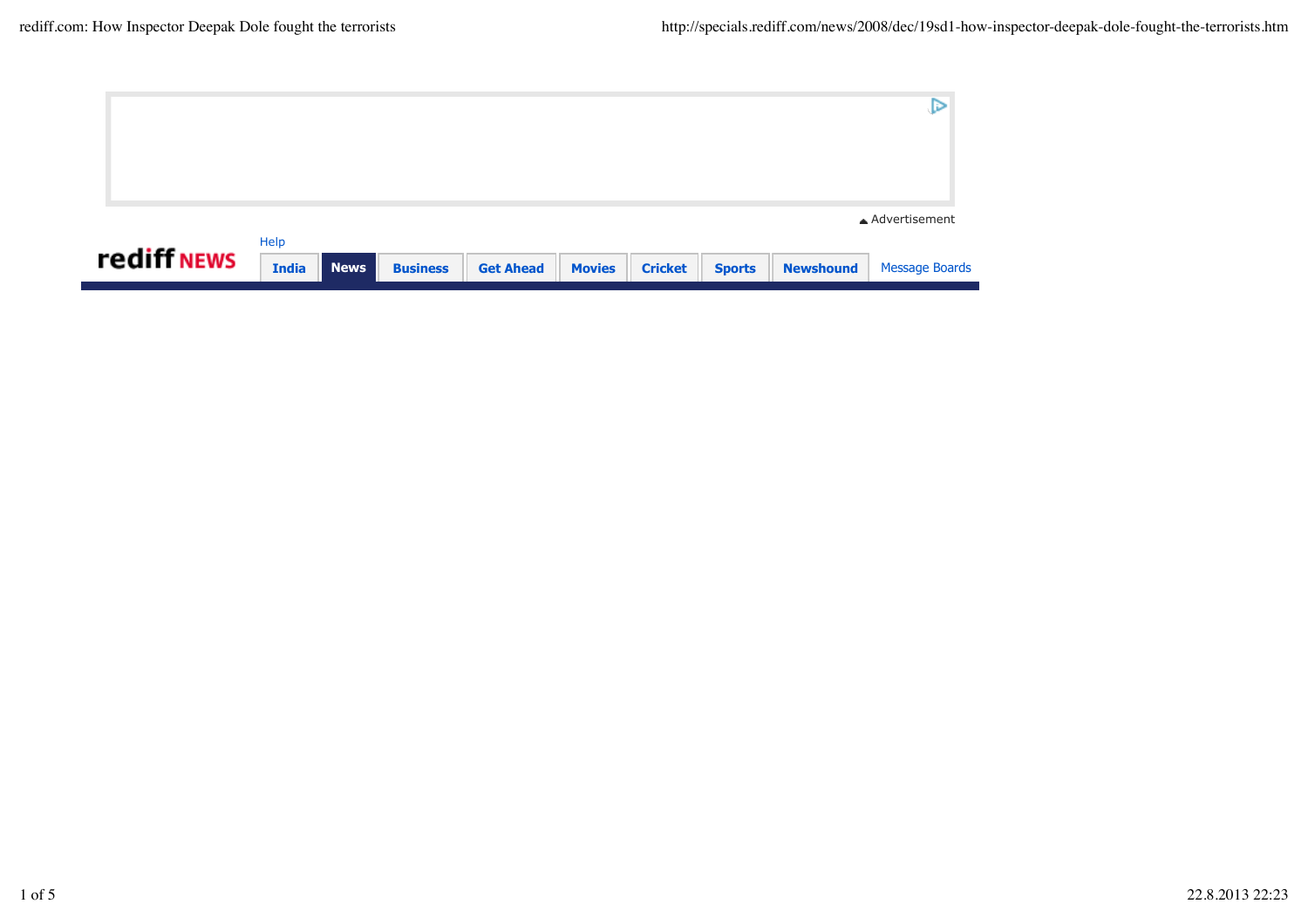



Next

**T** $\Box$  Email | **E** Discuss | Get latest news on your desktop

## **He held off terrorists for four hours**

December 19, 2008

**Text and photographs: A Ganesh Nadar in Mumbai**



The doctors have told Inspector Deepak Dole of the Colaba police station in south Mumbai to avoid sunlight and dust for at least three months. The reason: Large swathes of his skin, burnt by the fire started by terrorists in the Taj Mahal Palace hotel, are peeling off.

New skin will grow, the doctors have assured Inspector Dole - one of Mumbai's heroes who saved eight of his men's lives and

held off the terrorists till the commandos arrived -- but he should not aggravate his condition.

"I can stay indoors for six months; I paint," he says softly, pointing at one of his paintings on the wall of his modest central Mumbai apartment in which he lives with his wife and school-going son.

"I am also on the Net most of the time. I am studying cyber crime. I just gave an online exam," he adds.

On the night of November 26, when most people were fleeing the terrorists' bullets, he went into the Taj hotel at 10.45 pm with a team led by Deputy Commissioner of Police Rajvardhan Sinha.

Another DCP, Vishwas Nangre Patil, was already inside directing his men.

"When we went in, we had two things to do," says Inspector Dole. "One was to rescue the trapped guests, and the second was to search for the terrorists."

"We went up the staircase," he continues. "The terrorists had started a fire on the sixth floor and it was spreading downwards towards us. We

## Þ **Mom Makes Botox Doctors Furious**



**Clever Mom** Uses \$5 Trick to **Erase Wrinkles And Looks** Younger Instantly!

## **Read More...**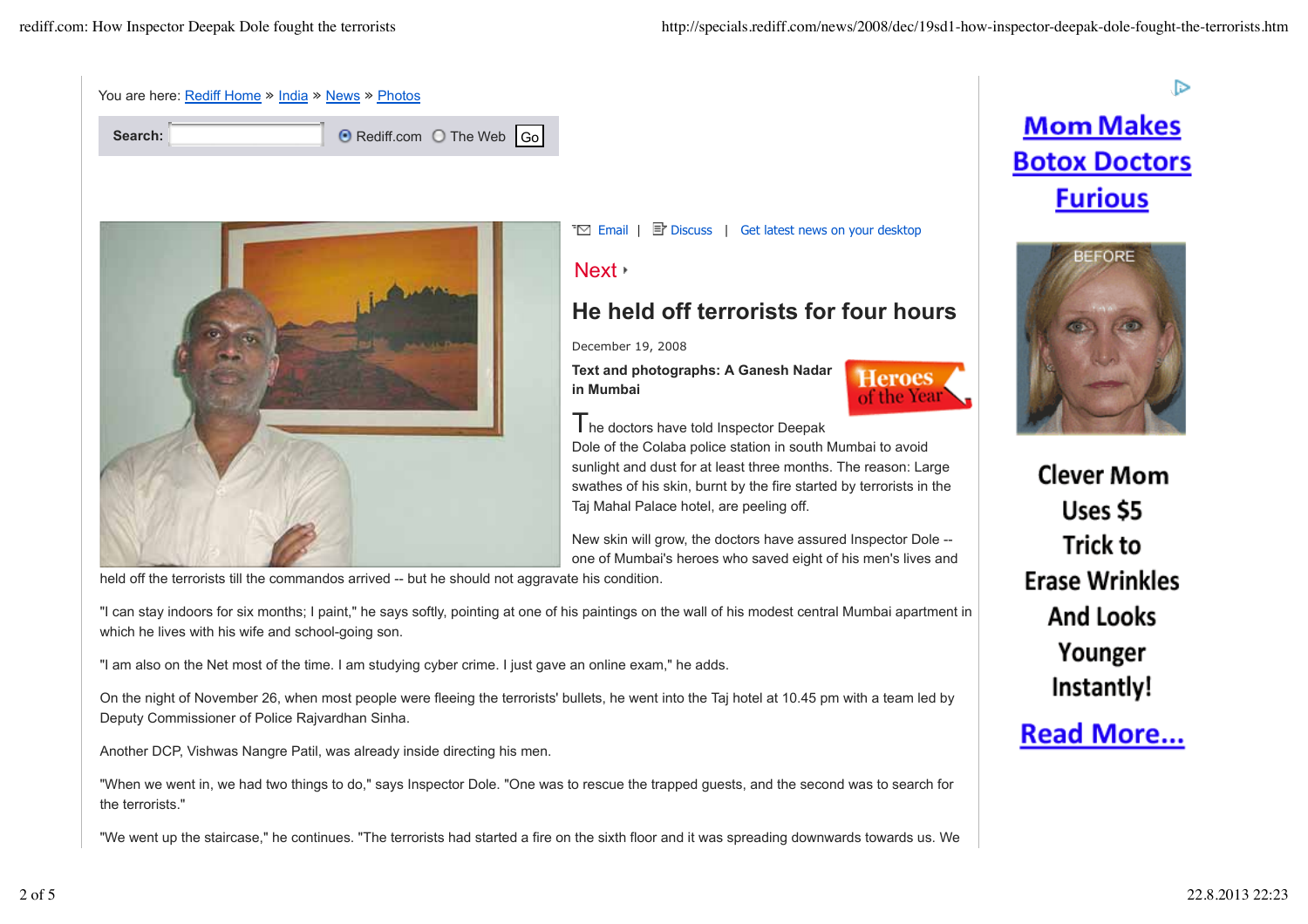had the fire on one hand and the terrorists' bullets and grenades on the other.

## **Attack at the Taj: Hear what happened**

"DCP Nangre Patil was directing the attack from the closed circuit television control room on the second floor. When the fire spread there too we had to vacate and escape. The terrorists did not set fire to the CCTV control room; they had set fire to the whole hotel."

"There was continuous firing," he adds. "When the terrorists were firing at us from a height we too were returning their fire. But our revolvers were not effective at that range. We were told not to allow them to come down; we didn't."

"We did that by firing on the staircase every time they tried to come down," he continues. "We knew they were coming down thanks to the CCTV cameras. They must have been wondering how we knew every time."

"We held fort till 3 am when the naval commandos arrived, the National Security Guard arrived much later. When we finally came out all of us were injured -- either with bullets or with burns."

**Image: Inspector Deepak Dole with one of his paintings.**

**Also see: 'I didn't want to run away, so I fought back'**

Next **·**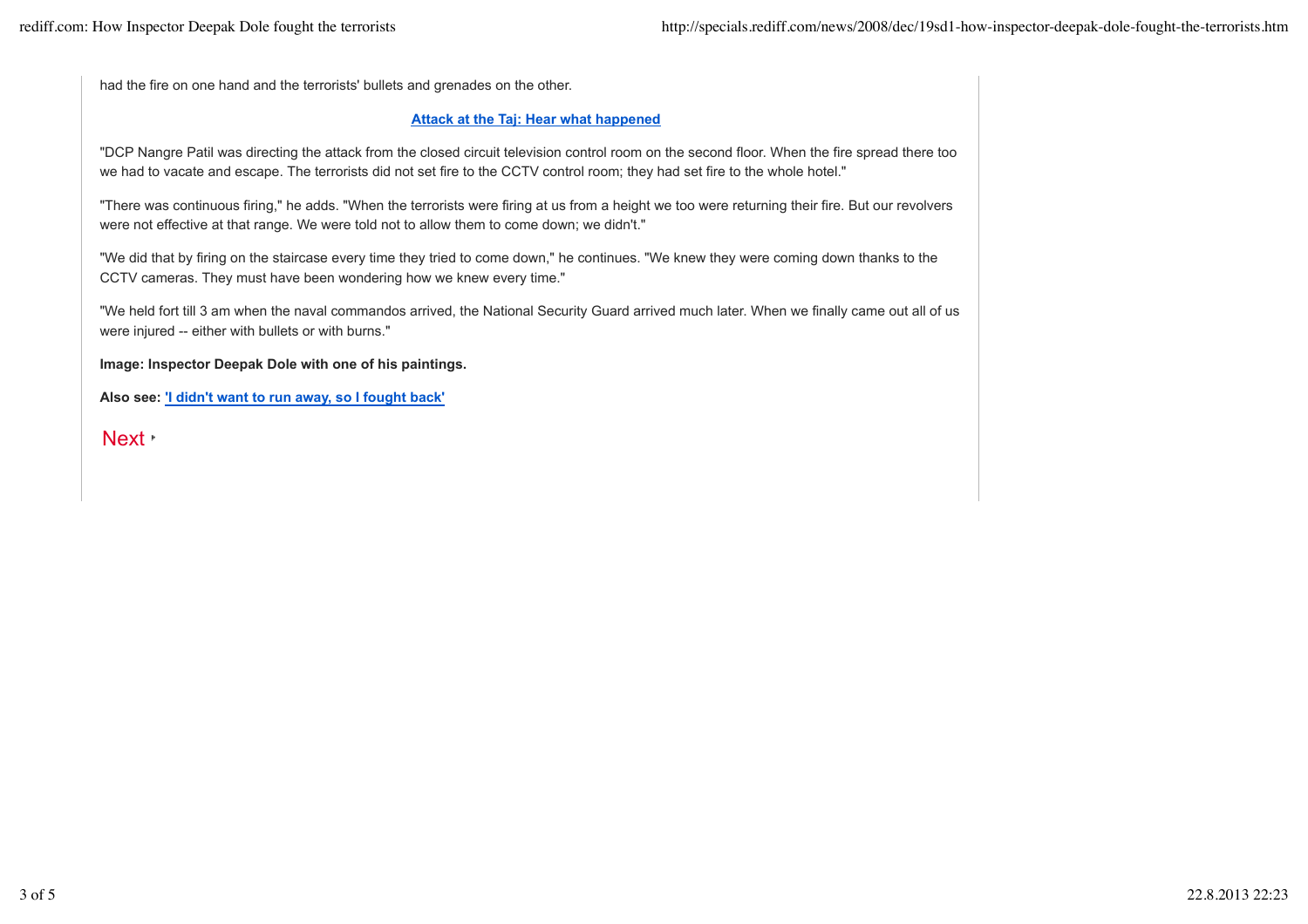